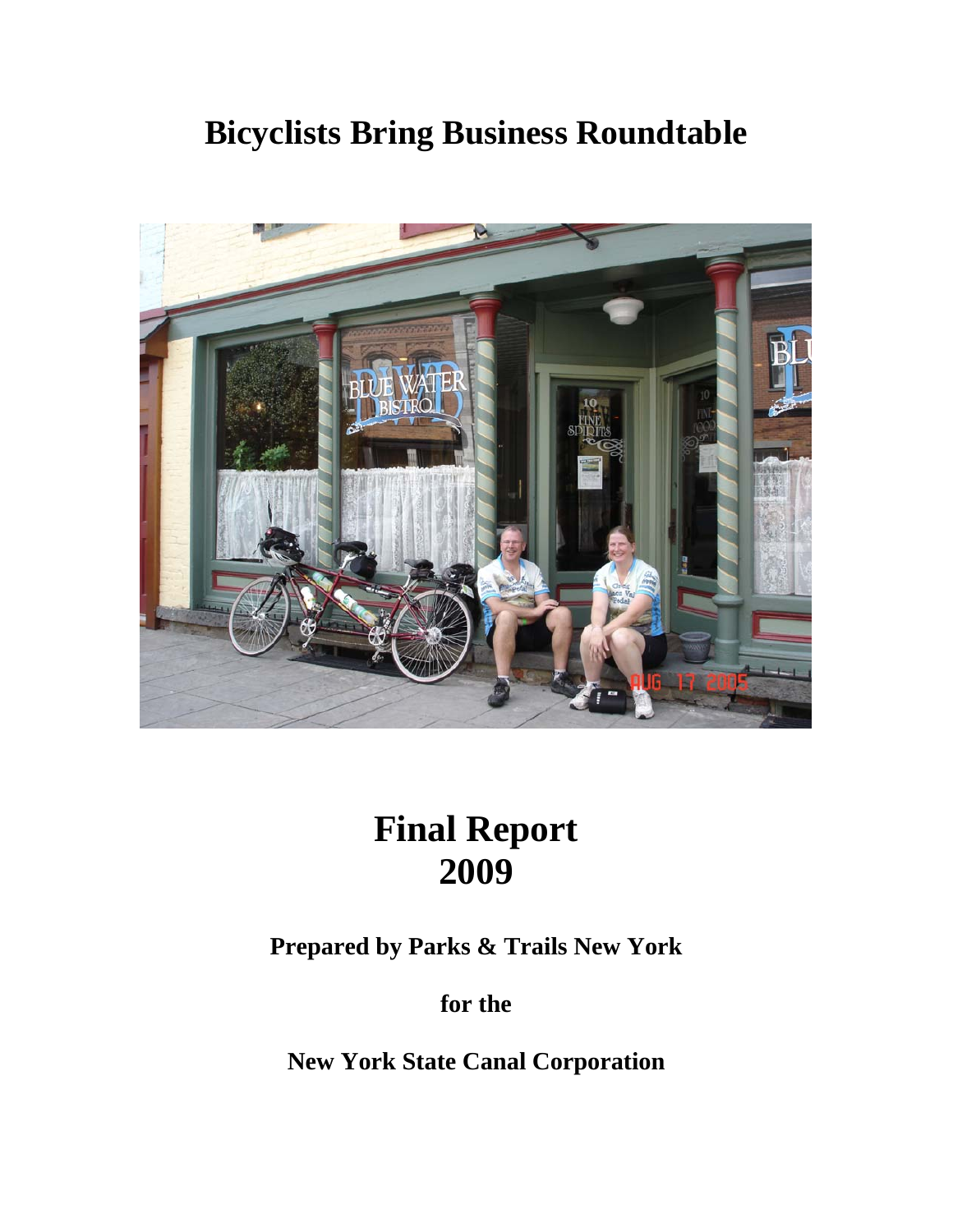#### **Background**

Each year, more and more cyclists are choosing to take vacations in Upstate New York, many of because of a desire to experience the Canalway Trail either for a trip of several days or a short ride of only a day or less. Studies consistently show that bicycle and other outdoor tourists come from high-income households, typically spend between \$100 and \$300 per day, and will travel significant distances to regions offering a good mix of cycling, attractions, and services. The Canalway Trail Corridor has all the right ingredients to become an international bicycle touring destination: a premier off-road trail, peaceful country roads with wide shoulders, picturesque villages, impressive historic sites and museums, charming B&B's and inns, ample campgrounds, and country stores and farm stands.

# **Program Goal**

The goal of the program is to help local business people, local elected and tourism officials, and citizens discover what services and amenities make a difference to bicyclists when choosing a touring destination so that they can better attract and profit from the growing bicycle tourism market.

#### **Roundtable Location**

Parks & Trails New York and the New York State Canal Corporation presented a free roundtable entitled "Bicyclists Bring Business" on June 3, 2009 at the Crandall Memorial Library in the Capital Region city of Glens Falls. Glens Falls was chosen because a number of area trails - the Warren County Bikeway, Glens Falls Feeder Canal Trail, as well as Erie Canalway Trail - are already popular destinations for tourists. Because there is also widespread interest throughout the region in the development of the Champlain Canal Trail there are many trails to attract cyclists to the area who will be looking for places to stay and ways to eat and play.

The roundtable was held from 6-8 p.m. so business owners could attend on their way home from work. More than 50 persons participated in the event.

After light refreshments and introductions, the roundtable began with a power point presentation designed to review accomplishments and ongoing work along the Canalway Trail, including the Champlain Canal Trail. The power point was prepared by Canal Corporation Trails Director John Dimura.

Subsequently, Parks & Trails New York Executive Director Robin Dropkin presented multiple images of other bicycle friendly communities and cited statistics that substantiated the impact of bicycle tourism on local economies. Photos from her visits to the Le P'tit Train du Nord in Quebec and the Katy Trail in Missouri illustrated how trail-side communities have created programs and developed infrastructure to cater to the bicycling tourist. She noted that some places have developed a system for designating businesses as bicycle friendly if they agree to provide amenities such as bike racks, shuttle services, laundry facilities, and hearty breakfasts.

Following the power point presentations, participants were encouraged to ask questions and offer ideas on how their communities could take advantage of bicycle tourism. (See Appendix A for a summary of those comments). Participants were also encouraged to contact Parks & Trails New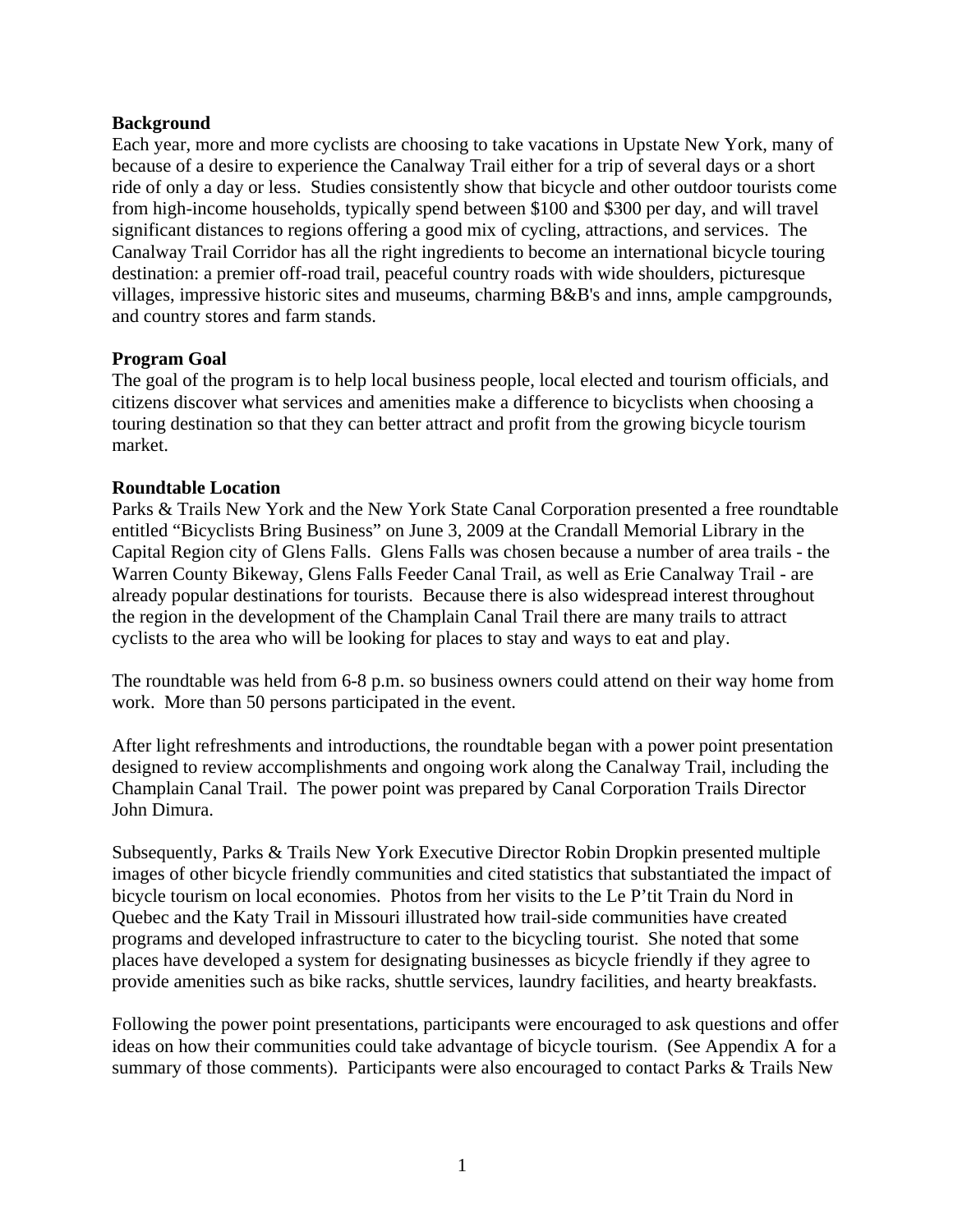York if they had further questions or needed additional assistance in encouraging bicycle tourism.

# **Roundtable Summaries**

After the roundtable, participants were sent a summary of the comments from the discussion session. Participants who registered for a roundtable but did not attend also received a copy of the summaries. Summaries of comments from roundtables held in 2006, 2007, and 2008 were provided as handouts at the roundtable.

A summary of the 2009 roundtable comments was also posted on the Parks & Trails New York website. Notice of the availability of the summary was included in articles in the *Canalway Trail Times,* in the *Canal Alerts*, and in Parks & Trails New York's bi-monthly electronic newsletter, Parks & Trails E-News.

# **Publicity**

Five to six weeks prior to the roundtable, an invitation letter and a flier were sent to legislators, local elected officials, tourist promotion agencies, the Erie Canalway National Heritage Corridor commissioners, Canals New York, Chambers of Commerce, bicycle clubs, bike shops, B&Bs and inns, member of the Champlain Canal Trail working group, Canalway Trails Association New York board members, and local media. The majority of persons were contacted by email but letters were sent to some elected officials and bike shops and lodging establishments without email addresses.

Two press releases were sent to local newspapers and television outlets. Articles announcing and summarizing the roundtables were included in *Canal Alerts* and Parks & Trails New York's bi-monthly electronic newsletter, Parks & Trails E-News. The *Free Press* and *Glens Falls Post-Star* included an article about the event in their on-line and print editions prior to the event. There was also a story in the on-line version of the Albany *Times-Union* announcing the event.

After the event, a story appeared in the *Glens Falls Post-Star*. Marlene Kennedy, Business Editor of the Albany *Times-Union* also wrote an excellent review titled, "Business Cycle with Profit Potential."

#### **Next Steps**

.

Parks & Trails New York will release its how-to guide to help communities take advantage of the tourism generated by the Canalway Trail at the end of 2009. The guide will be distributed at future roundtables, made available to individuals and businesses in communities along the Trail, and included as a downloadable pdf on the Parks & Trails New York website. Topics to be covered include understanding the demographics and needs of the trail tourist, making communities and businesses more pedestrian and bicycle friendly, and marketing to outdoor enthusiasts.

A roundtable is also planned for a new Canalway Trail location in 2010.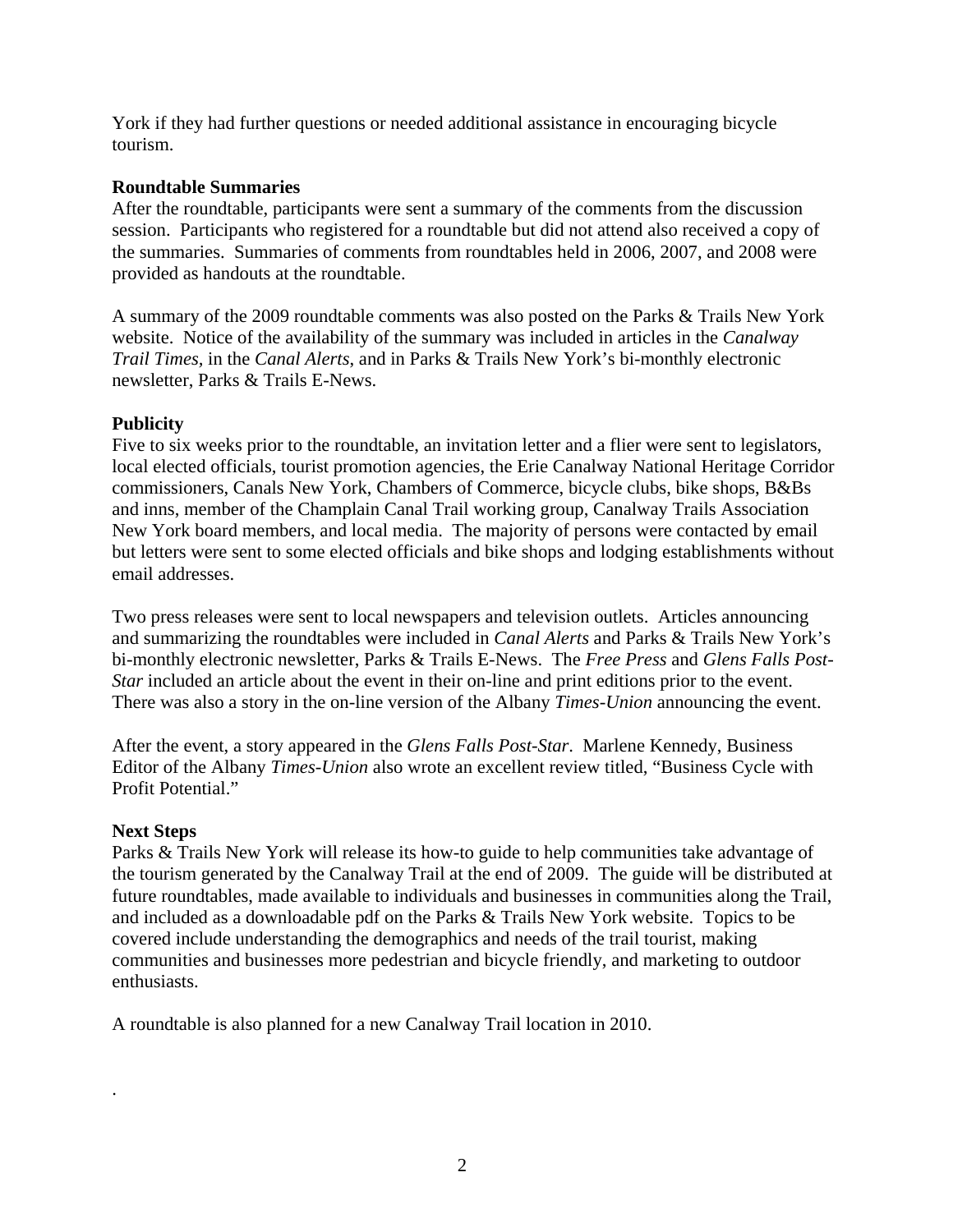# **APPENDIX A -**

# **Bicyclists Bring Business Roundtable Crandall Public Library Glens Falls, NY June 3, 2009**

Participants presented the following ideas that could be implemented to further accommodate and build awareness of the importance of bicycle tourists.

# **Information**

- 1. People generally not well informed about market potential of bicycle tourism
- 2. Tourism professionals need to inform themselves on which businesses in community are bike-friendly and just what that means
- 3. How do we educate business people about needs/desires of cyclists and potential value of meeting them? Funding needed to do this
- 4. How do all roundtable attendees communicate with one another? Many people are doing similar work; need to coordinate and know what is available elsewhere
- 5. Signage for finding trails is important and must be in a conspicuous location (e.g., not 15 feet up on a utility pole)
- 6. Want to connect Warren County Bikeway with Feeder Canal Trail; need clear signage, bike lanes or paths
- 7. How can we tap into 5-1-1 telephone information system? Apparently there is some info available now on bike trails

#### **Services**

- 1. Businesses that want to cater to bicyclists must be prepared to ship purchases
- 2. Convenient means to transport bikes on other modes of transportation is needed (on buses, taxis, etc.) Perhaps run biker-only trolleys less frequently? Much interest in ways to transport bikes conveniently & safely.
- 3. Amtrak should take bikes
- 4. BOCES students made bike racks for all businesses in one community
- 5. Convenient and easy-to-find parking for trail users is important